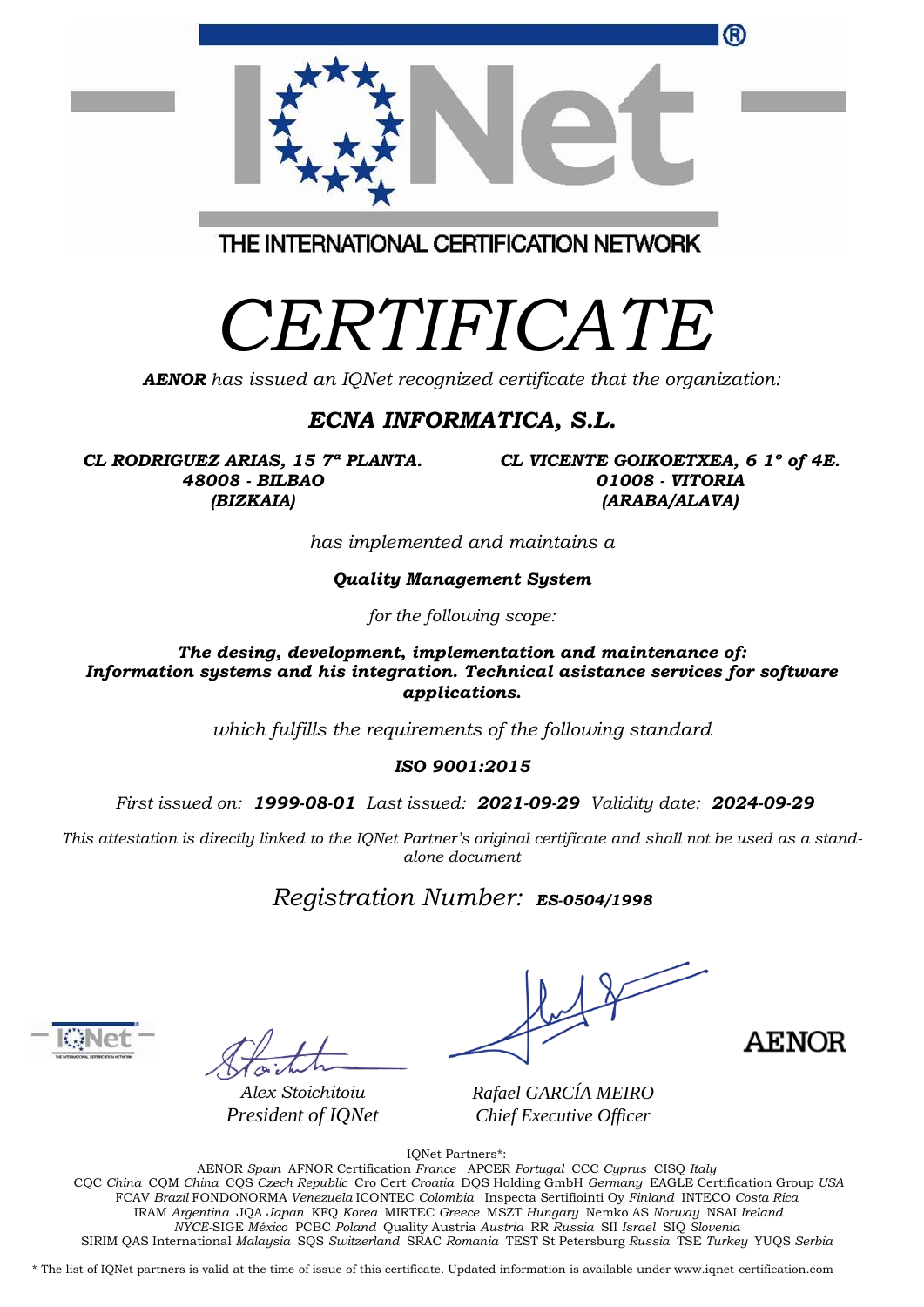



# Certificado del Sistema de Gestión de la Calidad



### ER-0504/1998

AENOR certifica que la organización

## ECNA INFORMATICA, S.L.

dispone de un sistema de gestión de la calidad conforme con la Norma ISO 9001:2015

para las actividades:

El diseño, el desarrollo, la implantación y el mantenimiento de: Sistemas informáticos y su integración. Servicios de asistencia técnica para aplicaciones informáticas.

que se realizan en:

CL RODRIGUEZ ARIAS, 157ª PLANTA. 48008 - BILBAO (BIZKAIA) CL VICENTE GOIKOETXEA, 61° of 4E. 01008 - VITORIA (ARABA/ALAVA)

Fecha de primera emisión: 1998-06-19 Fecha de última emisión: 2021-09-29 Fecha de expiración: 2024-09-29



**AENOR** 

AENOR

AENOR

**AENOR** 

AENOR

AENOR

**AENOR** 

**AENOR** 

AENOR

AENOR

**AENOR** 

AENOR

AENOR

ENOR

AENOR INTERNACIONAL S.A.U. Génova, 6. 28004 Madrid. España Tel. 91 432 60 00.- www.aenor.com



Rafael GARCÍA MEIRO Director General

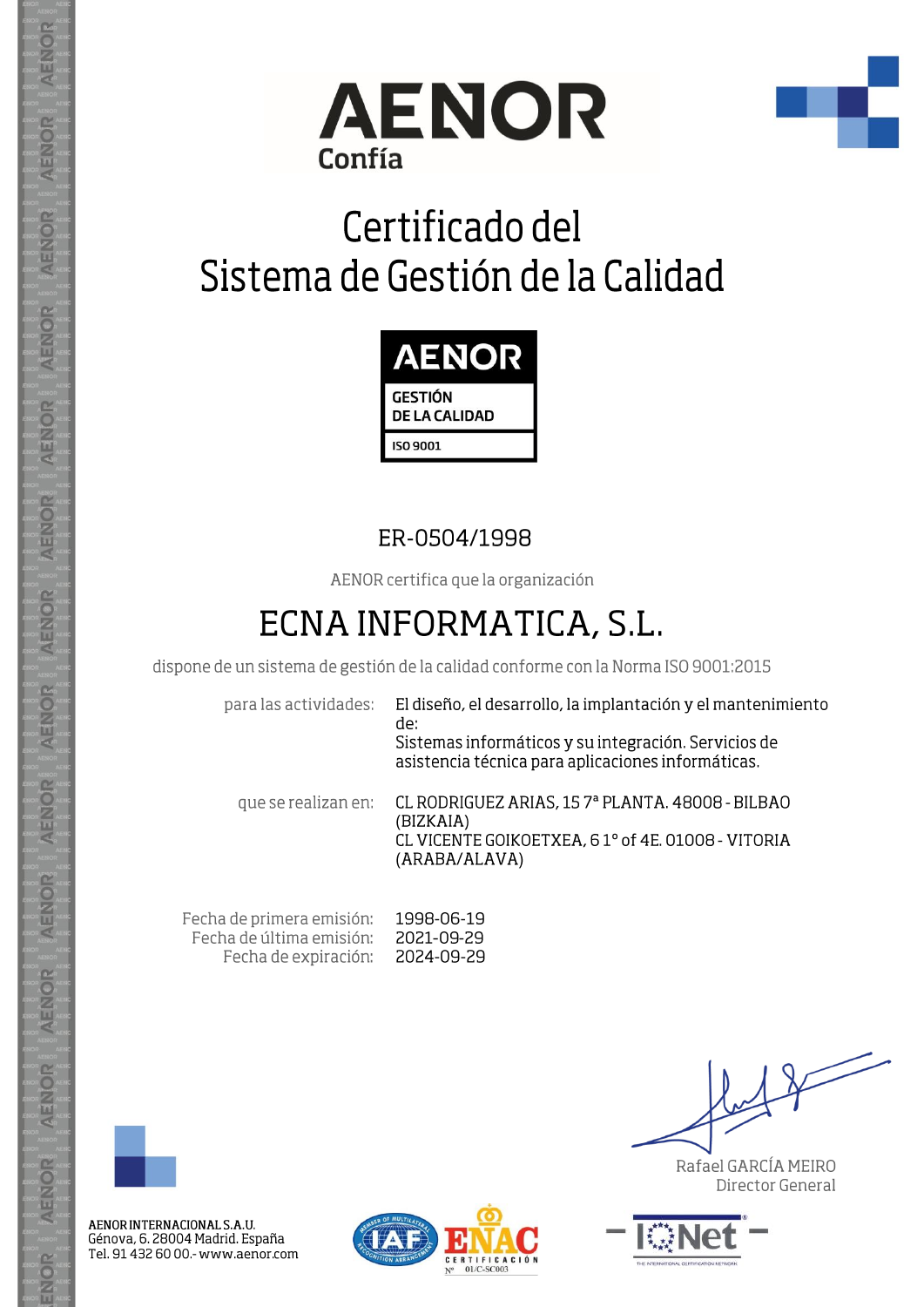| President of IQNet                                                                                                                                 | Chief Executive Officer                                                                                        |
|----------------------------------------------------------------------------------------------------------------------------------------------------|----------------------------------------------------------------------------------------------------------------|
|                                                                                                                                                    | <b>IONet Partners*:</b>                                                                                        |
|                                                                                                                                                    | AENOR Spain AFNOR Certification France APCER Portugal CCC Cyprus CISO Italy                                    |
|                                                                                                                                                    | CQC China CQM China CQS Czech Republic Cro Cert Croatia DQS Holding GmbH Germany EAGLE Certification Group USA |
|                                                                                                                                                    | FCAV Brazil FONDONORMA Venezuela ICONTEC Colombia Inspecta Sertifiointi Oy Finland INTECO Costa Rica           |
|                                                                                                                                                    | IRAM Argentina JQA Japan KFQ Korea MIRTEC Greece MSZT Hungary Nemko AS Norway NSAI Ireland                     |
|                                                                                                                                                    | NYCE-SIGE México PCBC Poland Quality Austria Austria RR Russia SII Israel SIQ Slovenia                         |
|                                                                                                                                                    | SIRIM QAS International Malaysia SQS Switzerland SRAC Romania TEST St Petersburg Russia TSE Turkey YUQS Serbia |
|                                                                                                                                                    |                                                                                                                |
| * The list of IQNet partners is valid at the time of issue of this certificate. Updated information is available under www.iqnet-certification.com |                                                                                                                |
|                                                                                                                                                    |                                                                                                                |
|                                                                                                                                                    |                                                                                                                |

#### *AENOR has issued an IQNet recognized certificate that the organization: ECNA INFORMATICA, S.L.*

*CERTIFICATE*

THE INTERNATIONAL CERTIFICATION NETWORK

*CL RODRIGUEZ ARIAS, 15 7ª PLANTA. 48008 - BILBAO (BIZKAIA)*

*CL VICENTE GOIKOETXEA, 6 1º of 4E. 01008 - VITORIA (ARABA/ALAVA)*

®

*has implemented and maintains a*

*Information Security Management System* 

*for the following scope:* 

*Information systems supporting the following services: -Design, development, deployment, maintenance and integration of computing systems. -Technical support services and Service level agreements for software applications. -"ERP as a Service" service on a HOST platform. According to the to the current statement of applicability to the issued date of the certificate.*

*which fulfills the requirements of the following standard*

#### *ISO/IEC 27001:2013*

*First issued on: 2022-03-14 Validity date: 2025-03-14*

This attestation is directly linked to the IQNet Partner's original certificate and shall not be used as a stand*alone document*

*Registration Number: ES-SI-0034/2022* **a**

*Alex Stoichitoiu*

*Rafael GARCÍA MEIRO*

**AENOR** 



Original Electronic Certificate

Original Electronic Certificate